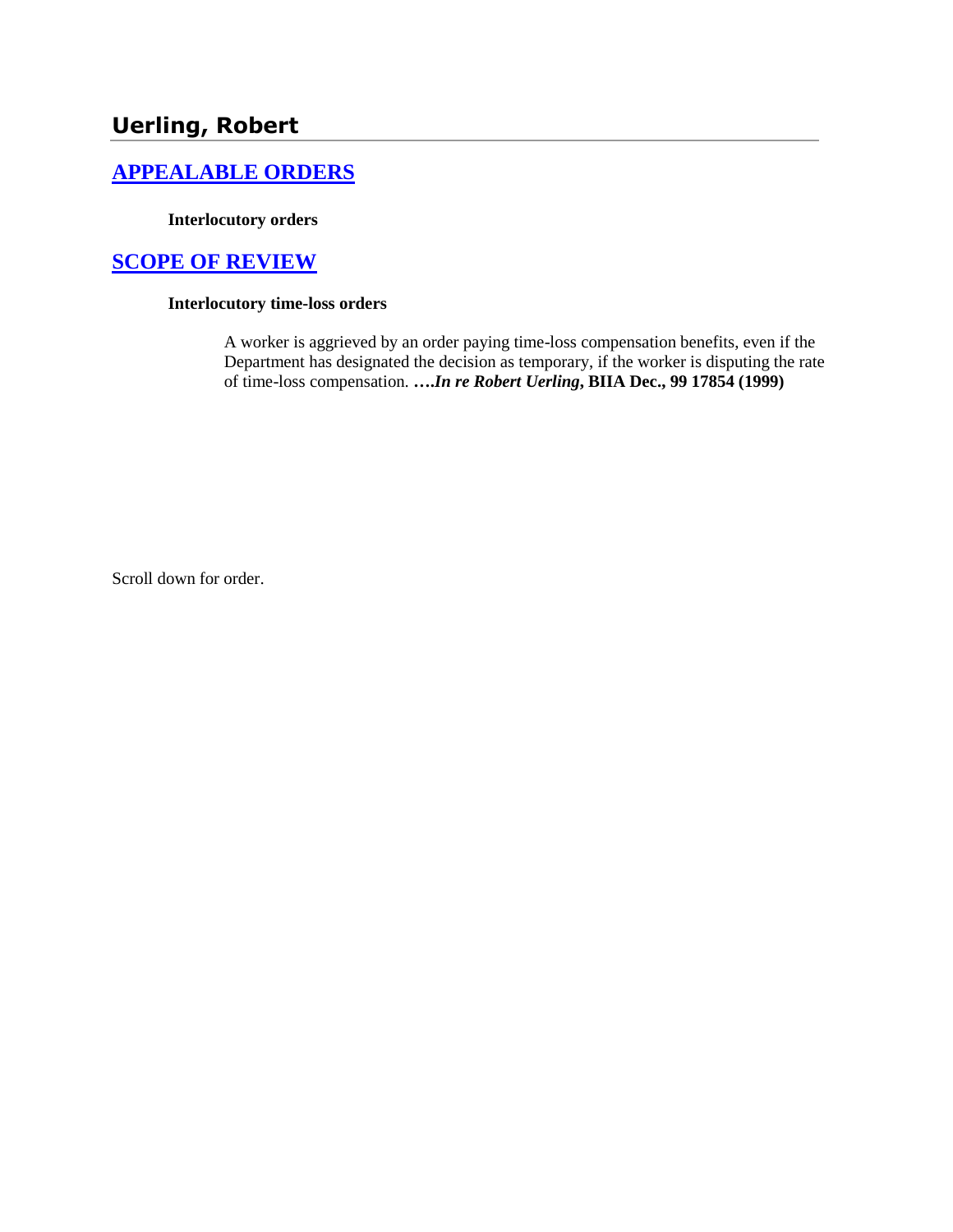## **BEFORE THE BOARD OF INDUSTRIAL INSURANCE APPEALS STATE OF WASHINGTON**

**IN RE: ROBERT C. UERLING ) DOCKET NO. 99 17854 & 99 17944**

## **CLAIM NO. X-009721 ) ORDER DENYING APPEALS**

5 6 7 8 9 10 11 12 13 14 15 The claimant filed an appeal on July 26, 1999, from three orders of the Department of Labor and Industries. The appeal assigned Docket No. 99 17853 relates to a June 15, 1999 order establishing the worker's time loss compensation rate \$539.39 per month based on a status of married with 1 dependents and wages of \$781.73 per month, and paying time-loss compensation for the period May 11, 1999 through June 10, 1999. The appeal assigned Docket No. 99 17854 relates to a June 16, 1999 order that allowed the claim and paid time-loss compensation for the period May 4, 1999 through May 6, 1999. The June 16, 1999 order restated the basis for calculating the rate of time-loss compensation benefits at \$539.39 per month based on a status of married with 2 dependents and wages of \$781.73 per month. The appeal assigned Docket No. 99 17944 relates to a June 28, 1999 order that paid time-loss compensation benefits for the period June 11, 1999 through June 24, 1999.

**)**

16 17 18 19 20 21 22 23 24 With respect to the appeals assigned Docket Nos. 99 17854 and 99 17944, our review of the Department record reveals that Mr. Uerling filed a general protest "to any orders, notices, etc., that are adverse to the claimant" with the Department on June 15, 1999. The orders of June 16, 1999 and June 28, 1999 each provided that if a protest and request for reconsideration was filed in response to the order, a further appealable order would follow the request. Because the claimant filed a protest to the Department orders of June 16, 1999 and June 28, 1999 , they are not final orders of the Department. *In re Santos Alonzo*, BIIA Dec., 56,833 (1981). The Department is obliged to enter a further appealable order.<sup>1</sup>

25 26 27 28 29 30 31 32 33 34 With respect to the appeal assigned Docket No. 99 17853, a review of the Department record reveals that the June 15, 199 order was characterized as an "interlocutory" determination. An interlocutory determination is not a final order of the Department generally subject to appeal. *In re Ruth Logan*, BIIA Dec. 89 1089 (1989) [an employer's appeal from an interlocutory order paying time-loss compensation benefits will not be granted since no final determination regarding allowance has been made]. There are instances where this Board will consider an appeal from an interlocutory determination, however. *In re Louise Favaloro*, BIIA Dec., 90 5892 (1990). *Favaloro*, we noted that the claimant's appeal of an interlocutory order terminating time-loss compensation benefits had been granted and stated:

> In our view the claimant has a right to contest the Department's decision to terminate. time loss. The Department cannot characterize its decision as "interlocutory" and thereby attempt to prevent Board review of its decision. If the claimant desires to appeal the decision to terminate time loss at this time, instead of at a later time, it is her right to do so.

*Favaloro*, at 1.

l

<sup>44</sup> 45 46 47 1 On July 21, 1999 the Department issued an order that modified the orders of June 21, 1999 and June 28, 1999 from final to interlocutory. We note that the Department cannot characterize its decision as "interlocutory" and thereby attempt to prevent Board review of its decision. *In re Louise Favaloro*, BIIA Dec., 90 5892 (1990). As it stands, the Department is still obligated to issue a further appealable order in response to the July 15, 1999 protest.